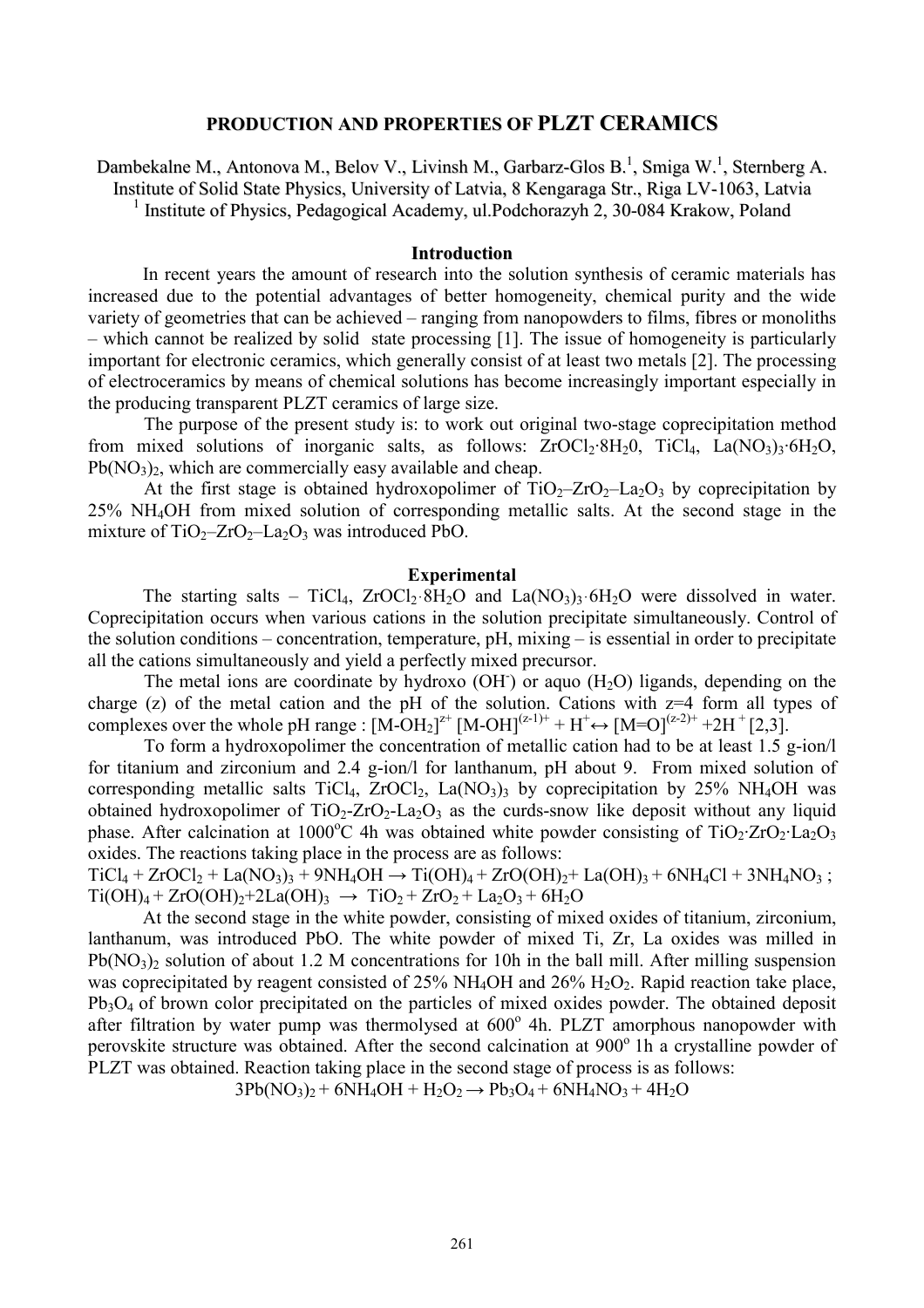

Fig.1. DTA curves:

- A– synthesis of PLZT by peroxohydroxopolimer method;
- B formation process of LZT (first stage of peroxohydroxopolimer method).

## process of oxides  $(TiO_2, ZrO_2, La_2O_3)$ .

Transparent PLZT ceramics of large size (up to 90 mm of diameter) were produced by twostage hot-pressing sintering. The first stage was performed at  $1150^{\circ}$ C –  $1180^{\circ}$ C about 1h at forvacuum by 20 MPa pressure. The second stage was performed at  $1150^{\circ}$ C-  $1200^{\circ}$ C for  $1 - 40$ h depending on size (15 – 90 mm diameter) at pressure 20MPa in air or rich in  $O_2$  atmosphere.

The sequence of phases formed at synthesis of PLZT by peroxohydroxopolimer method was examined by DTA. Investigation was made by a Hungarian "MOM" derivatograph. It was found that the process of synthesis is very complicated and multistage. Evident 5 endothermal effects on the DTA curves with minimumes at  $190^{\circ}$ C,  $330^{\circ}$ C,  $450^{\circ}$ C,  $490^{\circ}$ C,  $540^{\circ}$ C are due to the process of decomposition of hydroxides, nitrates and chlorides. They are confirmed by relevant weight loss of 2.42%, 1.21%, 5.45%, 4.09%, and 4.09% (summary 17.3%) of mass on the TG curve. The decomposition process finished at  $560^{\circ}$ C. The formation of PLZT solid solution take place without any exothermal effect, a small unknown one was observed at  $890^{\circ}$ C. X-ray diffraction data show that PLZT formation take place at  $600^\circ$  - $650^{\circ}$ C. At Fig.B was studied formation process of LZT (the first stage of PLZT synthesis). The strong endothermal effect on DTA curve tested in the temperature interval from  $180^\circ - 470^\circ$ C are due to the process of decomposition of hydroxides, nitrates and chlorides as suggested by the pronounced endothermal effect at DTG with minimum at  $320^{\circ}$ C and corresponding loss of mass (24.4%) on the TG curve. It shows that the most rapid reaction take place in this interval of temperature. The summary weight loss of mass was 31.9%, process take place till  $1000^{\circ}$ C. The little exothermal effects on the DTA curve at  $580^{\circ}$ C,  $730^{\circ}$ C and  $900^{\circ}$ C evidently is due to crystallization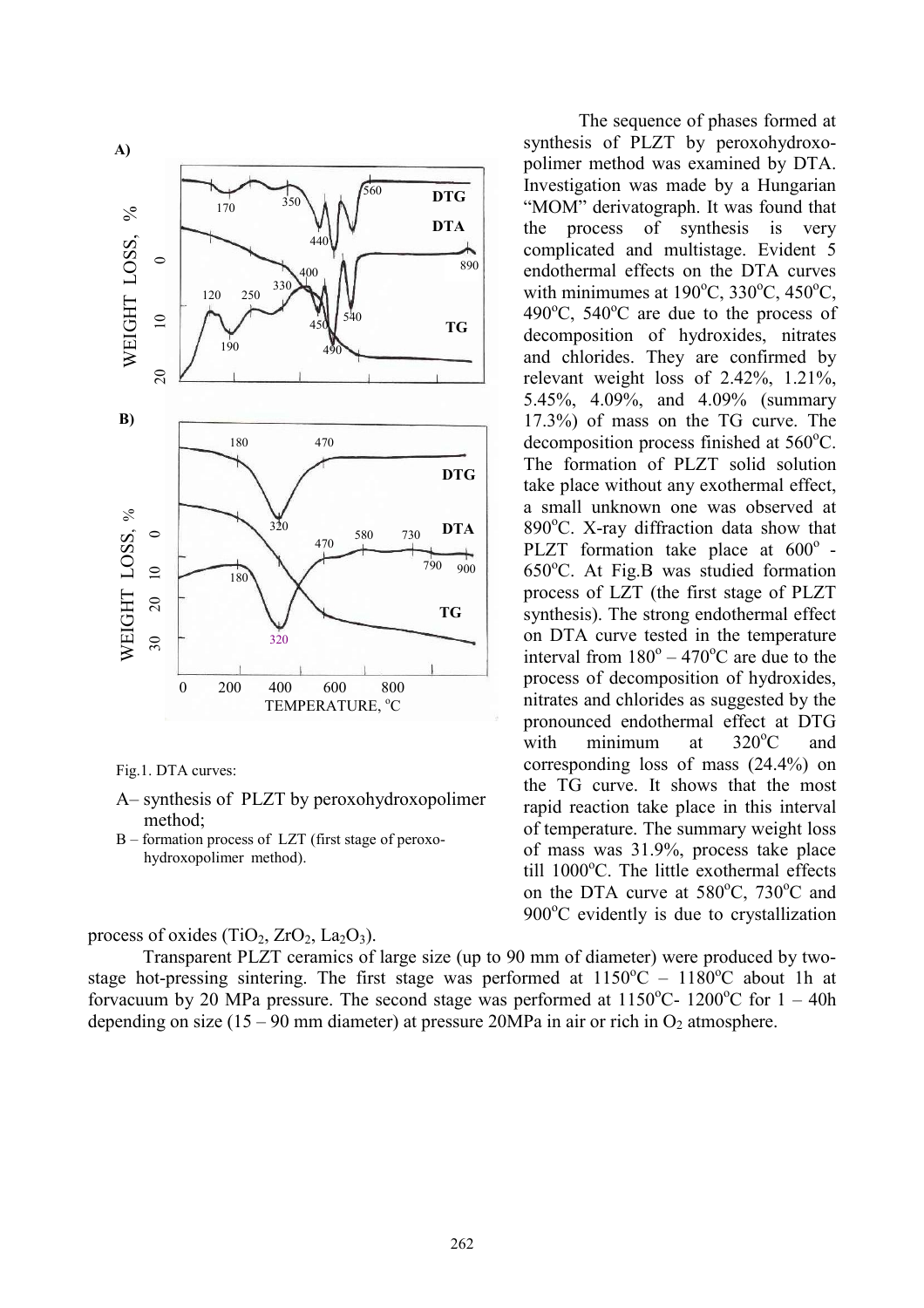

Fig.2. Temperature dependence of dielectric permittivity  $\varepsilon(T)$  for Pb<sub>1-x</sub>La<sub>x</sub>(Zr<sub>0.65</sub>T<sub>10.35</sub>)O<sub>3</sub> ceramics, measured at frequency 1kHz. The numbers at curves show at.% of lanthanum.



Fig 3. Temperature dependence of dielectric permittivity  $\varepsilon(T)$  in PLZT–9.75/65/65 ceramics, measured at different frequency.

Crystallographic studies were made by X-ray diffraction analysis using a DRON – UM1 diffractometer with Co Ka radiation, and Feβ filter. Dielectric permittivity ε and tanδ were measured using a HP4284 LCR instrument, the dielectric hysteresis loops were obtained by the Sawyer – Tower circuit in quasistatic regime.

The optical transmittance of ceramic plates (thickness of 0.3 mm) measured at wavelength of  $\lambda$ =630 nm reached 67-69%. It is found the first stage of hot-pressing improve the light transmittance of ceramic samples for  $10 - 20\%$ . An excess amount of PbO  $(1 – 3 wt%)$ was added to the powder to compensate loss of PbO during sintering



Fig.4. Polarization hysteresis in PLZT– 9.75/65/65 ceramics as function of applied field at  $20^{\circ}$ C.

In Fig.2 is performed temperature dependence of dielectric permittivity  $\varepsilon(T)$  for PLZT - $X/65/35$  with 0 $\geq$ X $\leq$ 13.0. The value of dielectric permittivity of PLZT decreases rapidly with increasing the concentration of lanthanum. Simultaneously the temperature of dielectric permittivity maximum Tm gradually decreases, almostly linearly ( $\approx$  24.5 grad./at.%). The dielectric permittivity curves show broad maximum near phase transition, especially for compositions with  $X > 7$ . Fig.3 shows the dielectric permittivity vs. temperature curves for PLZT - 9.75/65/35, which evidence the strong dependence of the dielectric permittivity  $\varepsilon(T)$  on frequency in the region of phase transition, characteristic to relaxor materials: as the frequency grows, the value of  $\varepsilon_{\text{max}}$ decreases and  $T_{\text{max}}$  shifts to higher temperatures.